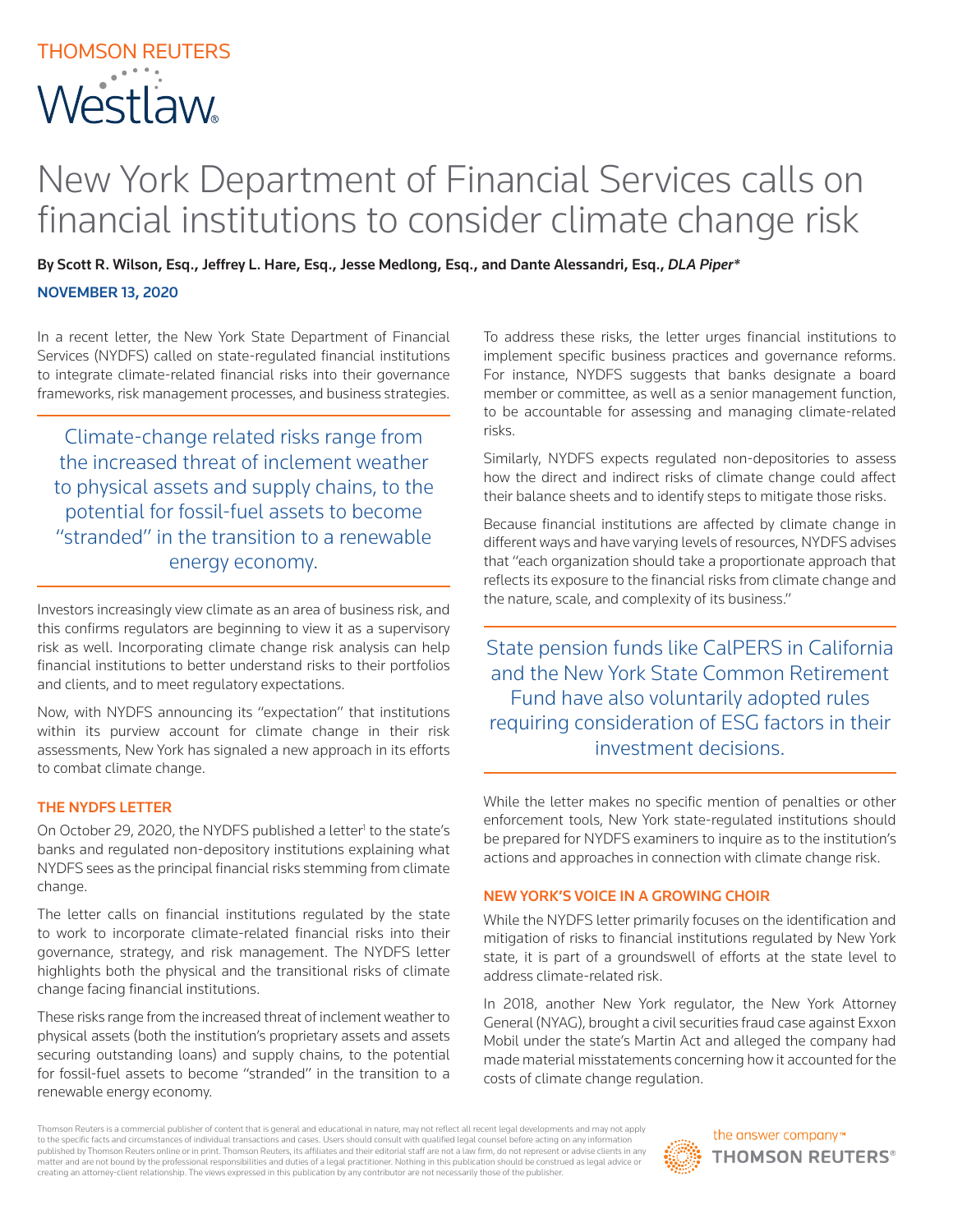Although Exxon Mobil prevailed at trial in the NYAG litigation, the Massachusetts Attorney General last year filed a similar lawsuit, which is still pending, alleging that Exxon failed to disclose climate-related risks to its investors.

On the legislative front, recently Illinois passed the Illinois Sustainable Investing Act<sup>2</sup> (ISIA) requiring every Illinois "public agency" and "governmental unit" to incorporate ESG and "sustainability factors" into their investment decisions, particularly when doing so is profitable, minimizes risk, and comports with their fiduciary duties.

That law, in turn, joins the efforts of state pension funds like CalPERS<sup>3</sup> in California and the New York State Common Retirement Fund,<sup>4</sup> which have voluntarily adopted rules requiring consideration of ESG factors in their investment decisions. Other states and municipalities are taking or considering similar steps as well.

### NEXT STEPS FOR FINANCIAL INSTITUTIONS

Financial institutions operating under the NYDFS's oversight may wish to consider the following steps for incorporating climate-related risks into their governance, strategy, and risk management.

- Identify business operations subject to increased climate change risks.
- Review company accounting policies to determine whether climate change risks are properly accounted for.
- Create a board committee to review loans, assets, and commercial agreements for climate change risks.
- Include climate change risk analysis in the institution's corporate governance and oversight policies.
- Consider climate change related issues in presenting potential investments and loans to clients and external partners.

### **CONCLUSION**

Climate change risk analysis can help inform a financial institution's business practices and help it better analyze vulnerabilities in asset and lending portfolios. In turn, this can help financial institutions meet regulators' growing expectations that these institutions take greater responsibility for their exposure to climate change risks.

With its recent letter, the NYDFS is taking explicit steps to communicate those expectations to the market. Those steps will almost certainly not be the last.

#### **Notes**

- https://on.ny.gov/3plUicH
- https://bit.ly/32CTYfl
- <sup>3</sup> https://bit.ly/36r02ta
- https://bit.ly/32FFTON

*This article was published on Westlaw Today on November 13, 2020.*

*\* ©* 2020 Scott R. Wilson, Esq., Jeffrey L. Hare, Esq., Jesse Medlong, Esq., and Dante Alessandri, Esq., DLA Piper